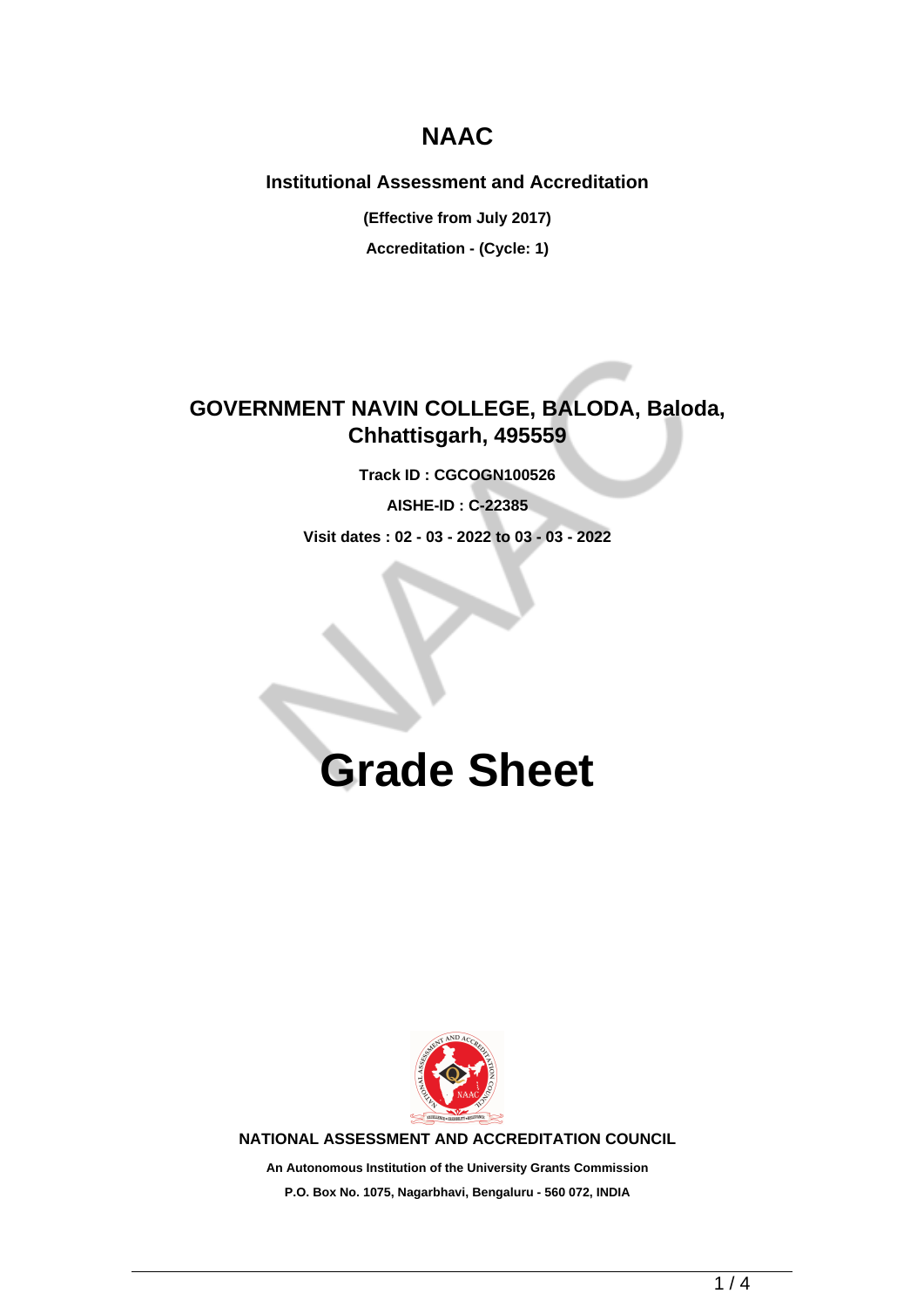**Name of the Institution: GOVERNMENT NAVIN COLLEGE, BALODA Type of the Institution: Affiliated college Dates of Visit: 02 - 03 - 2022 to 03 - 03 - 2022**

| <b>No</b>      | <b>Criteria</b>                                   | Weightage<br>$(W_i)$                               | <b>Criterion-wise</b><br>weighted Grade<br><b>Point</b><br>$(CrWGP_i)$ | <b>Criterion-</b><br>wise Grade<br><b>Point</b><br><b>Averages</b><br>(CrWGP <sub>i</sub><br>$IW_i$ |
|----------------|---------------------------------------------------|----------------------------------------------------|------------------------------------------------------------------------|-----------------------------------------------------------------------------------------------------|
| $\mathbf{1}$   | <b>Curricular Aspects</b>                         | 100                                                | 210                                                                    | 2.1                                                                                                 |
| 2              | Teaching-learning and<br>Evaluation               | 350                                                | 947                                                                    | 2.71                                                                                                |
| 3              | Research, Innovations<br>and Extension            | 110                                                | 165                                                                    | 1.5                                                                                                 |
| $\overline{4}$ | Infrastructure and<br><b>Learning Resources</b>   | 100                                                | 183                                                                    | 1.83                                                                                                |
| 5              | <b>Student Support and</b><br>Progression         | 120                                                | 260                                                                    | 2.17                                                                                                |
| 6              | Governance, Leadership<br>and Management          | 92                                                 | 197                                                                    | 2.14                                                                                                |
| $\overline{7}$ | Institutional Values and<br><b>Best Practices</b> | 100                                                | 242                                                                    | 2.42                                                                                                |
| <b>Total</b>   |                                                   | $\overline{7}$<br>972<br>$\Sigma$ (W) =<br>$i = 1$ | $\overline{7}$<br>$\sum$ (CrWGP) =<br>2204<br>i = 1                    | 2.27                                                                                                |

 $\overline{7}$  $\overline{7}$ **=**  $\sum$  (CrWGP<sub>i</sub>)/  $\sum$  (W<sub>i</sub>) = 2204/972 = 2.27 **Institutional CGPA**  $i = 1$  $i = 1$ 

**Grade: B**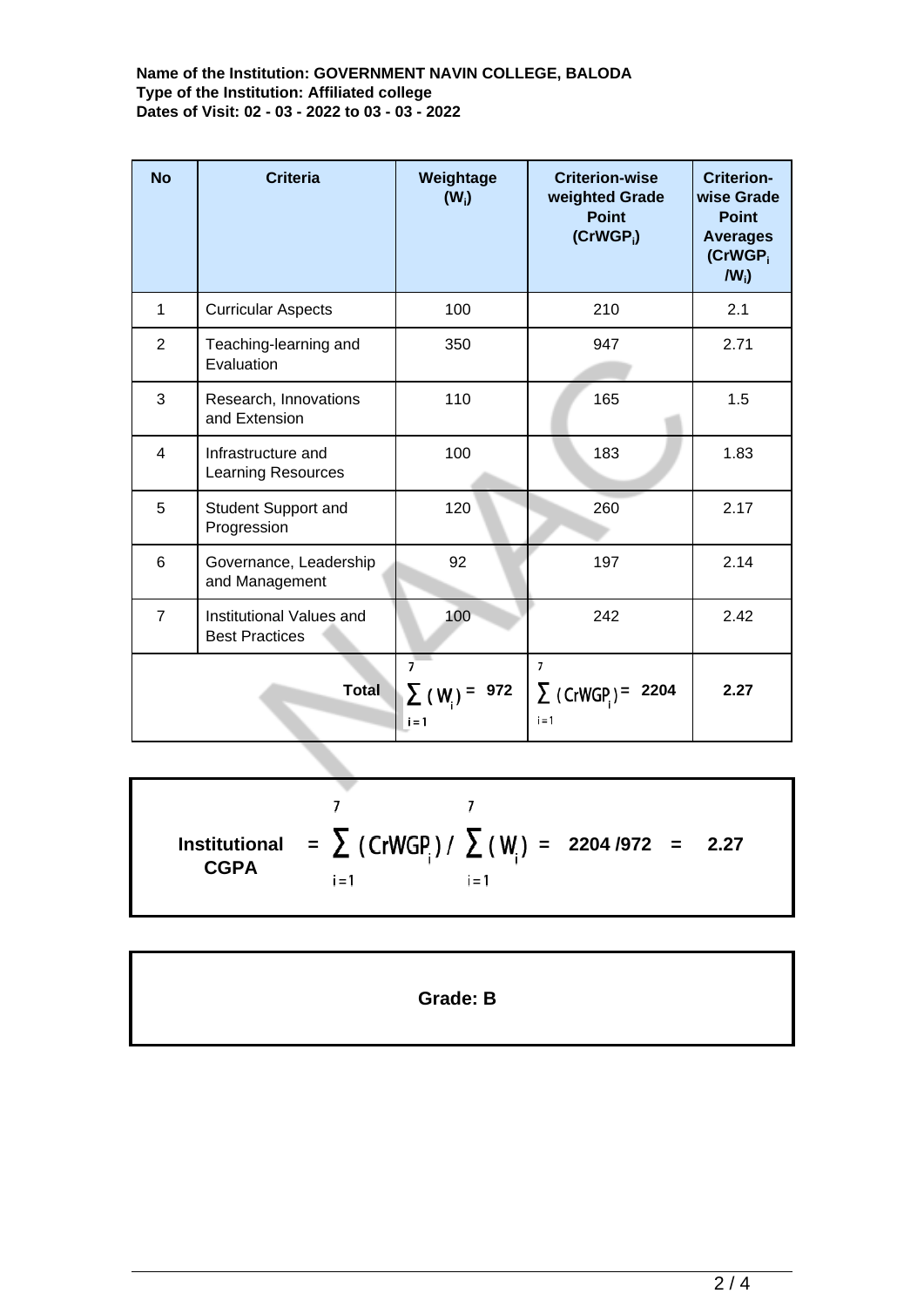#### **Name of the Institution: GOVERNMENT NAVIN COLLEGE, BALODA Type of the Institution: Affiliated college Dates of Visit: 02 - 03 - 2022 to 03 - 03 - 2022**

| <b>No</b>                                                                                                   | <b>Criteria and Key Indicators</b>                   | <b>Key Indicator</b><br>Weightage<br>$(W_i)$ | <b>Key Indicator Wise</b><br>Weighted<br><b>Grade Points</b><br>(KIWGP) <sub>i</sub> |  |  |  |
|-------------------------------------------------------------------------------------------------------------|------------------------------------------------------|----------------------------------------------|--------------------------------------------------------------------------------------|--|--|--|
| <b>Criterion 1: Curricular Aspects</b>                                                                      |                                                      |                                              |                                                                                      |  |  |  |
| 1.1                                                                                                         | Curricular Planning and<br>Implementation            | 20                                           | 60                                                                                   |  |  |  |
| 1.2                                                                                                         | <b>Academic Flexibility</b>                          | 30                                           | 40                                                                                   |  |  |  |
| 1.3                                                                                                         | <b>Curriculum Enrichment</b>                         | 30                                           | 70                                                                                   |  |  |  |
| 1.4                                                                                                         | Feedback System                                      | 20                                           | 40                                                                                   |  |  |  |
|                                                                                                             | <b>Total</b>                                         | $\Sigma$ W <sub>1</sub> =100                 | $\Sigma$ (KIWGP) <sub>1</sub> =210                                                   |  |  |  |
| $\sum$ (KIWGP) <sub>1</sub> / $\sum$ W <sub>1</sub> =<br>Calculated CrGPA $_1$ =<br>$210/100 =$<br>2.1      |                                                      |                                              |                                                                                      |  |  |  |
|                                                                                                             | <b>Criterion 2: Teaching-learning and Evaluation</b> |                                              |                                                                                      |  |  |  |
| 2.1                                                                                                         | <b>Student Enrollment and Profile</b>                | 40                                           | 140                                                                                  |  |  |  |
| 2.2                                                                                                         | Catering to Student Diversity                        | 50                                           | 90                                                                                   |  |  |  |
| 2.3                                                                                                         | <b>Teaching-Learning Process</b>                     | 50                                           | 70                                                                                   |  |  |  |
| 2.4                                                                                                         | <b>Teacher Profile and Quality</b>                   | 60                                           | 160                                                                                  |  |  |  |
| 2.5                                                                                                         | <b>Evaluation Process and Reforms</b>                | 30                                           | 90                                                                                   |  |  |  |
| 2.6                                                                                                         | <b>Student Performance and Learning</b><br>Outcomes  | 60                                           | 180                                                                                  |  |  |  |
| 2.7                                                                                                         | <b>Student Satisfaction Survey</b>                   | 60                                           | 217                                                                                  |  |  |  |
|                                                                                                             | <b>Total</b>                                         | $\Sigma$ W <sub>2</sub> =350                 | $\sum$ (KIWGP) <sub>2</sub> =947                                                     |  |  |  |
| Calculated CrGPA <sub>2</sub> = $\sum$ (KIWGP) <sub>2</sub> / $\sum$ W <sub>2</sub> = 947 /350 = 2.71       |                                                      |                                              |                                                                                      |  |  |  |
| <b>Criterion 3: Research, Innovations and Extension</b>                                                     |                                                      |                                              |                                                                                      |  |  |  |
| 3.1                                                                                                         | Resource Mobilization for Research                   | 10                                           | 0                                                                                    |  |  |  |
| 3.2                                                                                                         | Innovation Ecosystem                                 | 10                                           | 10                                                                                   |  |  |  |
| 3.3                                                                                                         | <b>Research Publications and Awards</b>              | 20                                           | 0                                                                                    |  |  |  |
| 3.4                                                                                                         | <b>Extension Activities</b>                          | 50                                           | 155                                                                                  |  |  |  |
| 3.5                                                                                                         | Collaboration                                        | 20                                           | $\Omega$                                                                             |  |  |  |
|                                                                                                             | <b>Total</b>                                         | $\Sigma$ W <sub>3</sub> =110                 | $\sum$ (KIWGP) <sub>3</sub> =165                                                     |  |  |  |
| Calculated CrGPA <sub>3</sub> = $\sum$ (KIWGP) <sub>3</sub> / $\sum$ W <sub>3</sub> =<br>$165/110 =$<br>1.5 |                                                      |                                              |                                                                                      |  |  |  |
| <b>Criterion 4: Infrastructure and Learning Resources</b>                                                   |                                                      |                                              |                                                                                      |  |  |  |
| 4.1                                                                                                         | <b>Physical Facilities</b>                           | 30                                           | 85                                                                                   |  |  |  |
| 4.2                                                                                                         | Library as a Learning Resource                       | 20                                           | 18                                                                                   |  |  |  |
| 4.3                                                                                                         | IT Infrastructure                                    | 30                                           | 30                                                                                   |  |  |  |
| 4.4<br>Maintenance of Campus<br>Infrastructure                                                              |                                                      | 20                                           | 50                                                                                   |  |  |  |